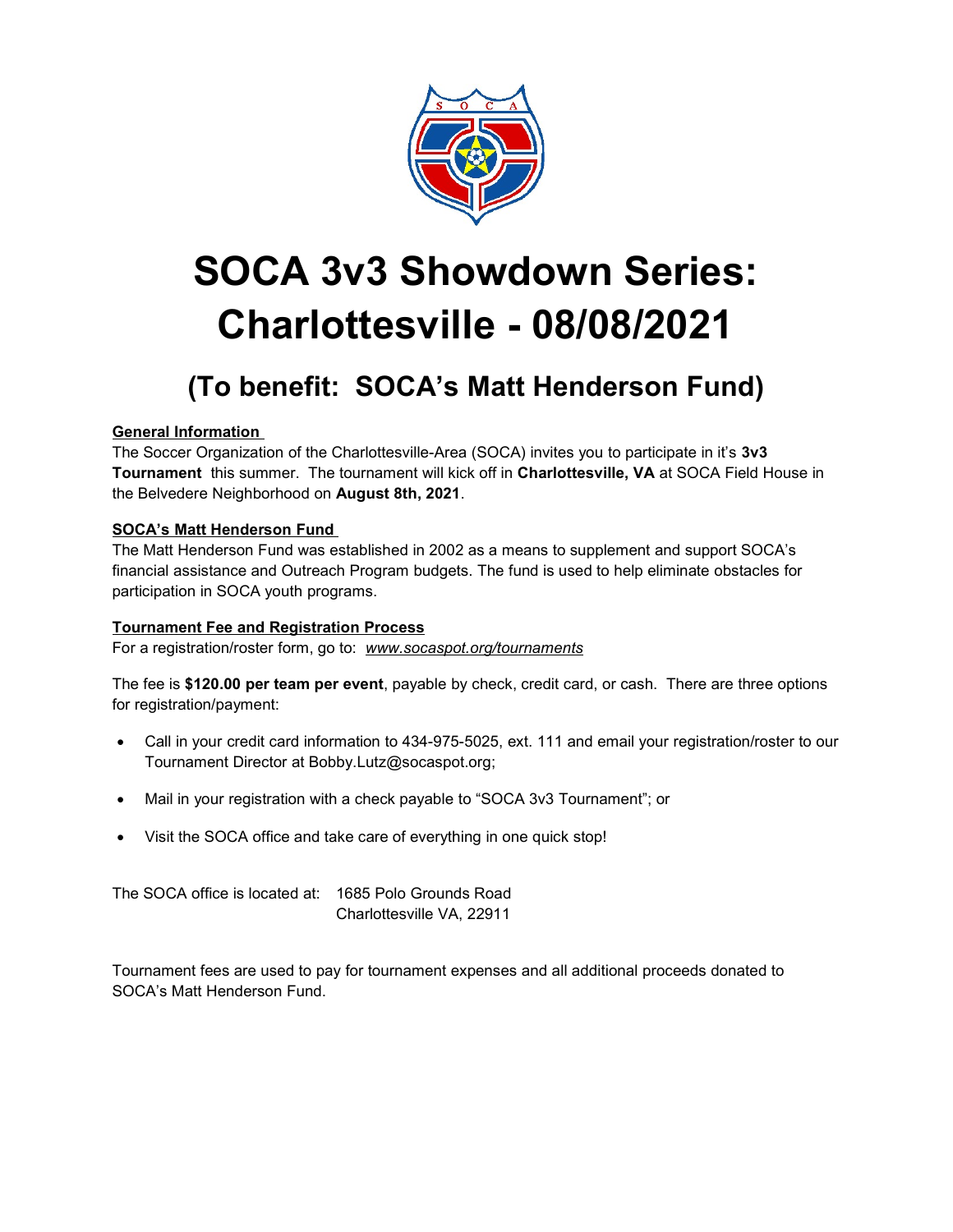# Tournament Schedule

The tournament is a one-day format. Each team will play a minimum of three games with qualifying teams advancing to post-group play. Teams must be prepared to play any time between 9:00AM and 6:00PM.

# Tournament Divisions

Teams will register in one of the following 7 age groups: U10, U12, U14, U16 and as either a boys or girls team – although girls may play on a boys' team. Within each age group there will be up to three divisions: 1st (Blue – Travel/Advance level teams), 2nd (Red – Advance Recreation level teams) and 3rd (White – Recreation level teams). The tournament is open to all travel, challenge, and recreation players. Placement of teams will be determined by the Tournament Director who also reserves the right to combine age groups if needed to form competitive brackets. Teams will be notified in advance of these changes. Teams may be comprised of players from different skill levels and age groups. Team age group placement will correspond with the oldest player.

# Awards

Championship T-Shirts will be presented to the first place team in each division. T-shirts will be presented on site following the conclusion of each championship game.

# Player Eligibility

A player may only be registered and play on one team for the 3v3 Tournament events. Participants must be registered to a U.S. Youth Soccer State Association team for the 2021/22 soccer year, prior to applying for the tournament. Players may be allowed to play up an age group with Tournament Director's approval. Each team will participate in the age group of their oldest player.

# Tournament Rosters

Team players can come from a variety of regular season teams but all must be registered with a U.S. Youth Soccer State Association. Each team is allowed a minimum of 4 and maximum of 6 players. Teams wishing to play up must be pre-approved by the Tournament Director. Changes to tournament rosters may be made after submission deadline (Wednesday, July 28 for the Charlottesville event). Roster freezes will be Wednesday, August 4<sup>th</sup> for Charlottesville. No roster changes may be made after this date.

# Team Check-In Process

Teams will need to arrive no later than 20 minutes prior to their first scheduled kick-off. The Team facilitator will need to bring:

- Original 3v3 Tournament roster
- One extra copy of the 3v3 Tournament roster
- A player pass for each Travel player -
- A medical release form for each player, any VYSA or club approved medical waiver is accepted
- Permission to travel paper work for teams outside of Region I

Note: For teams with players of varying regular season playing levels (travel vs challenge vs recreation) and/or teams with players of varying age, please submit the 3v3 Tournament roster based on the oldest and/or highest level player.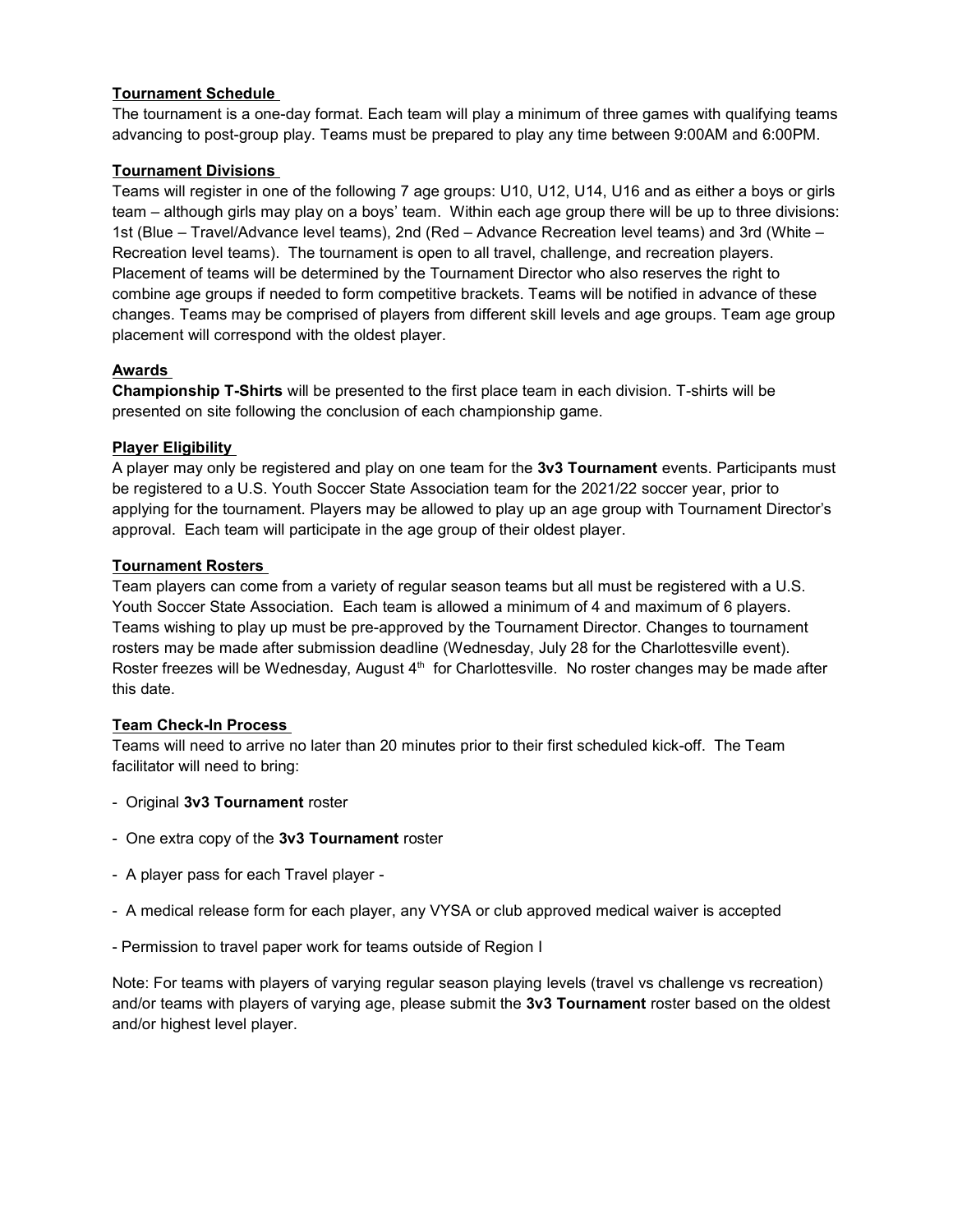#### IMPORTANT DATES

| <b>2021 Event</b>            | Charlottesville,<br><b>August 8th</b> |
|------------------------------|---------------------------------------|
| <b>Registration deadline</b> | 07/28/21                              |
| <b>Roster Freeze</b>         | 08/04/21                              |
| <b>Team Check-in</b>         | 08/04/21                              |
| <b>Schedule Distribution</b> | 08/01/21                              |

\*at least 30 minutes prior to first game

#### SOCA Field House in Belvedere

875 Belvedere Boulevard, Charlottesville VA 22901

#### Medical Services Information for the Charlottesville area

University of Virginia Emergency Department (434) 924-2231 1215 Lee Street, Charlottesville, Virginia.

Martha Jefferson Hospital (434) 654-70000 500 Martha Jefferson Drive Charlottesville, VA 22911

An athletic trainer will be on-site for the duration of the tournament.

# OFFICIAL TOURNAMENT RULES

#### **Scheduling**

All teams are obligated to play all games as scheduled. NO scheduling changes will be made, except those approved by the Tournament Director. Failure to play any game as scheduled will result in a forfeit of the scheduled match by the team unable to fulfill their obligation. (see "Forfeit" below)

All matches will begin on time. There is no grace period. All teams are expected to report to the proper playing field a minimum of 5 minutes prior to the scheduled start of their match. Any team unable to field a minimum of two players at the appointed start time will forfeit the match. The referee shall determine a team's preparedness at the scheduled start time. Forfeiture shall be declared to each team and reported to the Tournament Director.

#### Team Size

All teams participating in the tournament are allowed a minimum of 4 and a maximum of 6 players.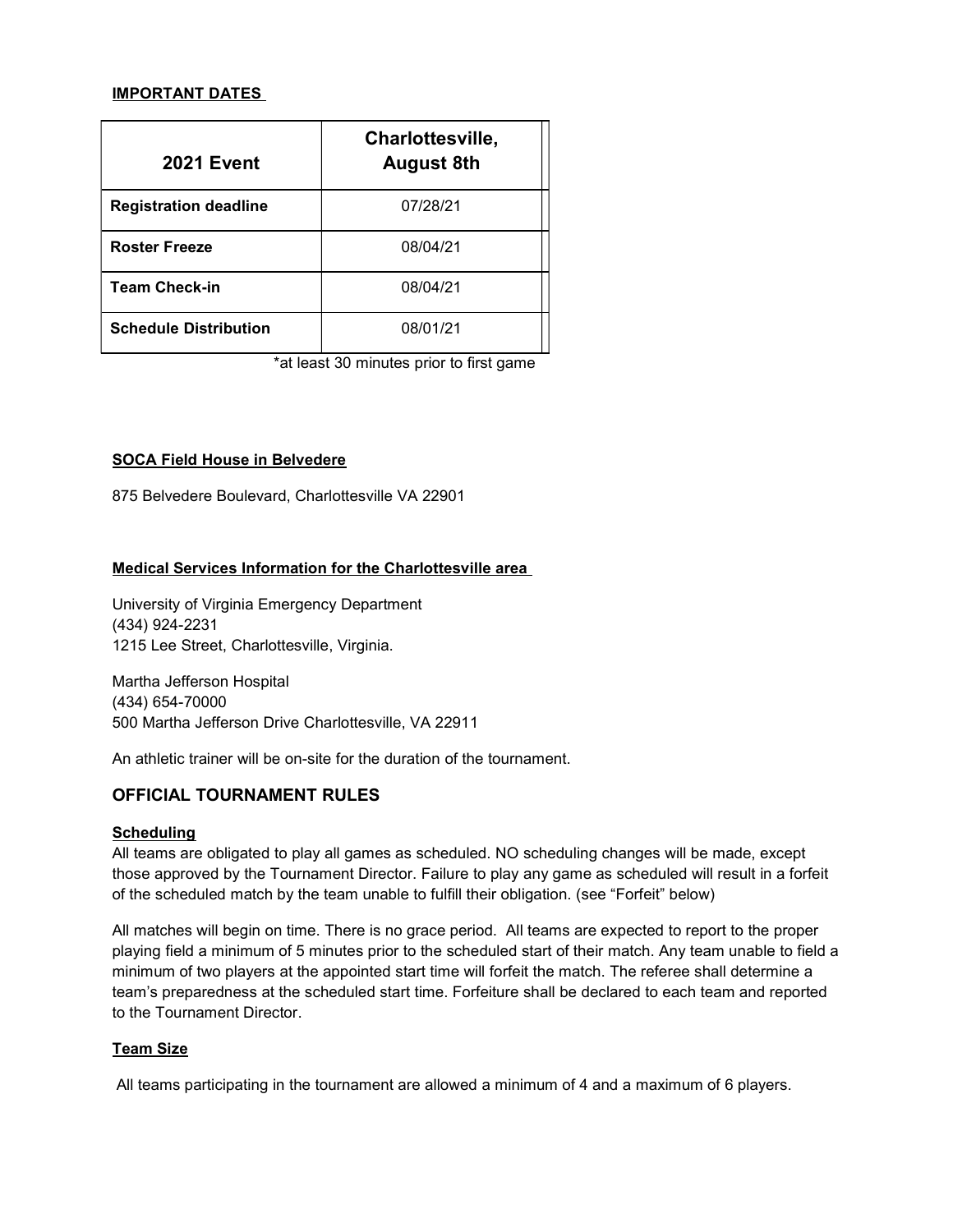#### Referee A

single USSF certified referee will be used for all matches. As per FIFA Laws of the Game, the referee's authority commences upon his/her arrival at the field of play. All decisions of the referee are final and binding. There are no protests and no appeals.

#### Tournament Director

The tournament director is the final authority on all matters pertaining to the tournament. All decisions are final. There are no protests and no appeals. The Tournament Director may appoint authorized persons to assist with tournament operations as needed.

#### Format

Division alignments are at the discretion of the Tournament Director. All teams are guaranteed a minimum of three games.

Division standings will be decided upon the following basis:

Win = 3 points Tie = 1 point  $Loss = 0$  points

#### Game Information

All Matches shall be played in accordance with FIFA Laws except for the following modifications:

1. The duration of the game will be 2 - 12 minute halves for all age groups. Each game will have a 2 minute halftime break. After the halftime interval, teams will switch sides and play will continue with a kick-off at midfield.

2. Teams must be ready to play 5 minutes prior to game time. Any team unable to field two players by kick-off will forfeit the match.

3. Teams will play 3 versus 3. There are no goalkeepers.

4. Substitutions will be made on the fly; the player entering the field may not enter until the player leaving the field has exited the field.

5. There will be no offside infraction.

6. Fields will be 30 x 20 yds. Goal size will be approximately 6 feet wide by 4 feet tall

7. Goal Box- Each goal will have a goal box measuring approximately 4 yards wide and 2 yards deep. No player will be allowed to touch the ball inside the goal box. If an attacking player touches the ball in their attacking box a goal kick is awarded the defending team. If a defending player touches the ball in the box a goal is awarded. If the ball or the defender is in the box and the ball is touched, a goal is awarded. If the ball stops in the goal box a goal kick is awarded to the defending team.

8. Balls played out over the touch lines (side lines) will be restarted with a kick-in.

9. On all set pieces, defending players must stand 3 yards away from the ball.

10. Goal Kicks shall be taken from any point within 1 yard of the Goal Box.

11. The Kick-off may be taken in any direction, from center point on the halfway line.

12. All restarts are indirect, except when a penalty kick is awarded. All players on the defensive team must be three yards from the ball.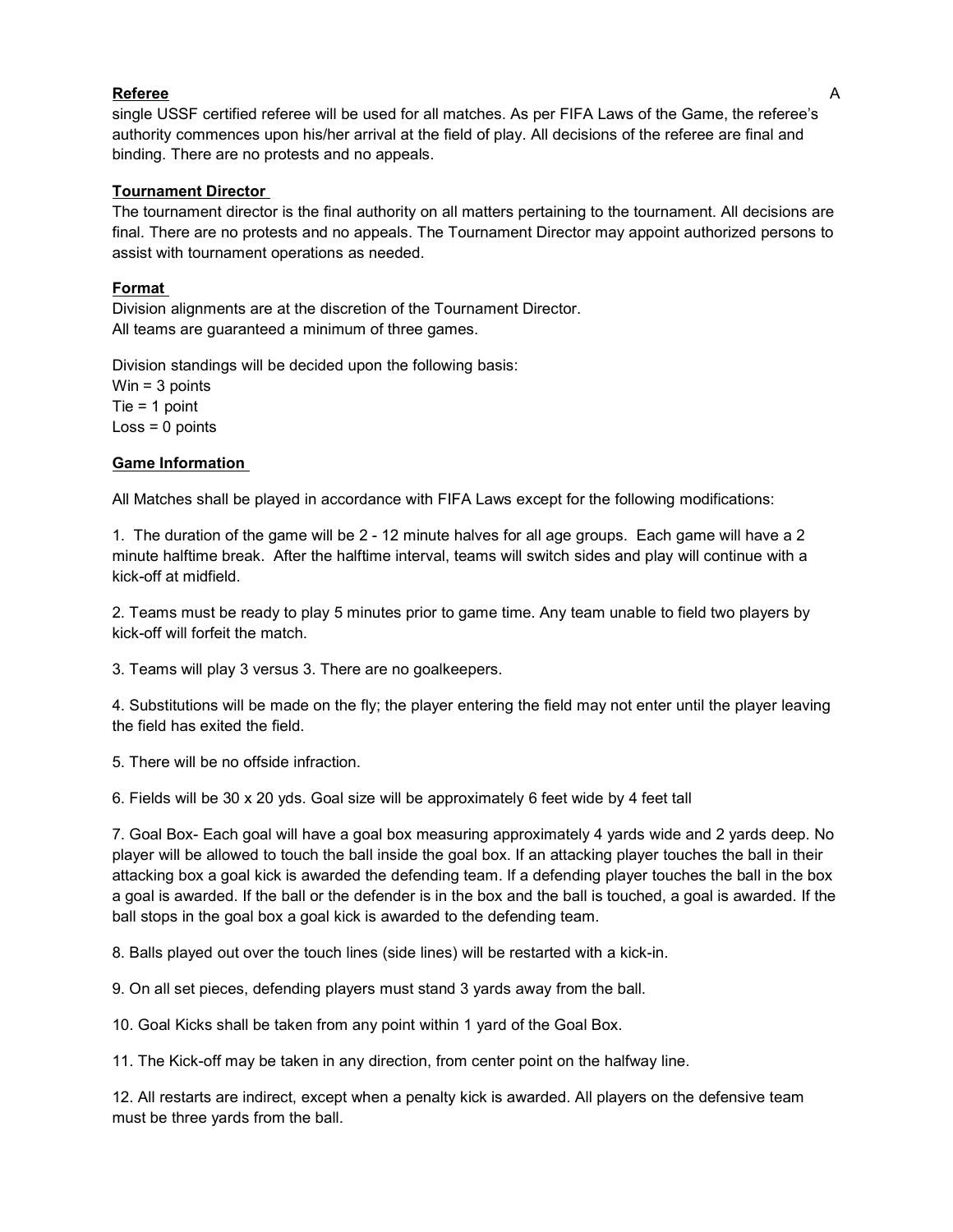13. Penalty Kicks- A penalty kick will be awarded to the offensive team if the referee feels a scoring opportunity was prohibited in the attacking half of the field by the infraction. The penalty kick will be a direct kick taken from anywhere on the halfway line with all players behind the ball. The ball is not live. If a goal is scored, a kick-off for the defensive team will be awarded; if a goal is not scored the defensive team will restart with a goal kick.

14. Goals must be scored by a touch within the team's attacking half. No goal will be awarded if a ball is last touched in a team's defensive half.

# Forfeit

Any team forfeiting a match shall be declared the loser by a score of 5-0.

# Tie-Breaker Procedures

1. All preliminary matches ending in a tie at the end of regulation play shall remain as a tie.

2. In semi-final and final matches only the following shall apply if teams are tied at the end of regulation. The winner will be determined using the 3 v 3 Penalty Kick. Each team will take 3 kicks. Any player on the team can take a kick regardless of whether or not they are on the field at the end of time. If the teams are tied after three kicks, sudden death kicks will begin and continue until a winner is determined. The 4<sup>th</sup> kick may be taken by the 1<sup>st</sup>, 2<sup>nd</sup>, or 3<sup>rd</sup> kicker or any other member of the team including a player that did not take one of the 1st three kicks. However, no player may take more than 1 kick in each set of 3 PK tries.

# Group Standings and Tie-Breaking Procedures

1. Results of head-to-head competition. Disregard if more than two teams are tied.\*

2. Goal differential in all preliminary games. A maximum of 5 goal differential per game will be used.

- 3. Least goals allowed in all preliminary games.
- 4. Most goals scored in all preliminary games regardless of goal differential.
- 5. Fewest penalty points in all games played (Yellow Card = 1 point, red card = 2 points).

6. If both teams are still tied after steps 1-5, both teams will precede to an available field, at a time and place determined by the Tournament Director. Here, a penalty kick procedure will be followed to determine a winner; using the 3v3 penalty kick format.

7. In instances where ties must be broken to determine seeding but the result does not have a direct impact on the Division championship, a coin flip by the tournament director will be substituted for step 6.

\*If a three-way tie exists, the tie-breaking rules will be followed in order until one team is eliminated. A two-way tie between the two remaining teams will be decided beginning at step 2.

# Uniforms and Game Balls

All teams shall wear the same color shirt of their choosing. SOCA will provide pinnies as needed. Game balls will be provided by SOCA.

# Separation of Teams and Spectators

Players and Facilitators will be allowed on the turf fields and lower concourse. The spectators will be allowed enjoy the great view from the upper concourse.

# Team Facilitators

Each team will have an adult facilitator present for each game. Facilitators must be included on the preapproved roster.

# Refunds

A full tournament fee refund will be given for requests submitted prior to the date of August  $2<sup>nd</sup>$  for the Charlottesville tournament. No refunds will be awarded for withdraw requests made after this date.

#### Tournament Cancellation Policy

In the event the tournament is cancelled prior to the first game of the day, an \$80.00 refund will be given.